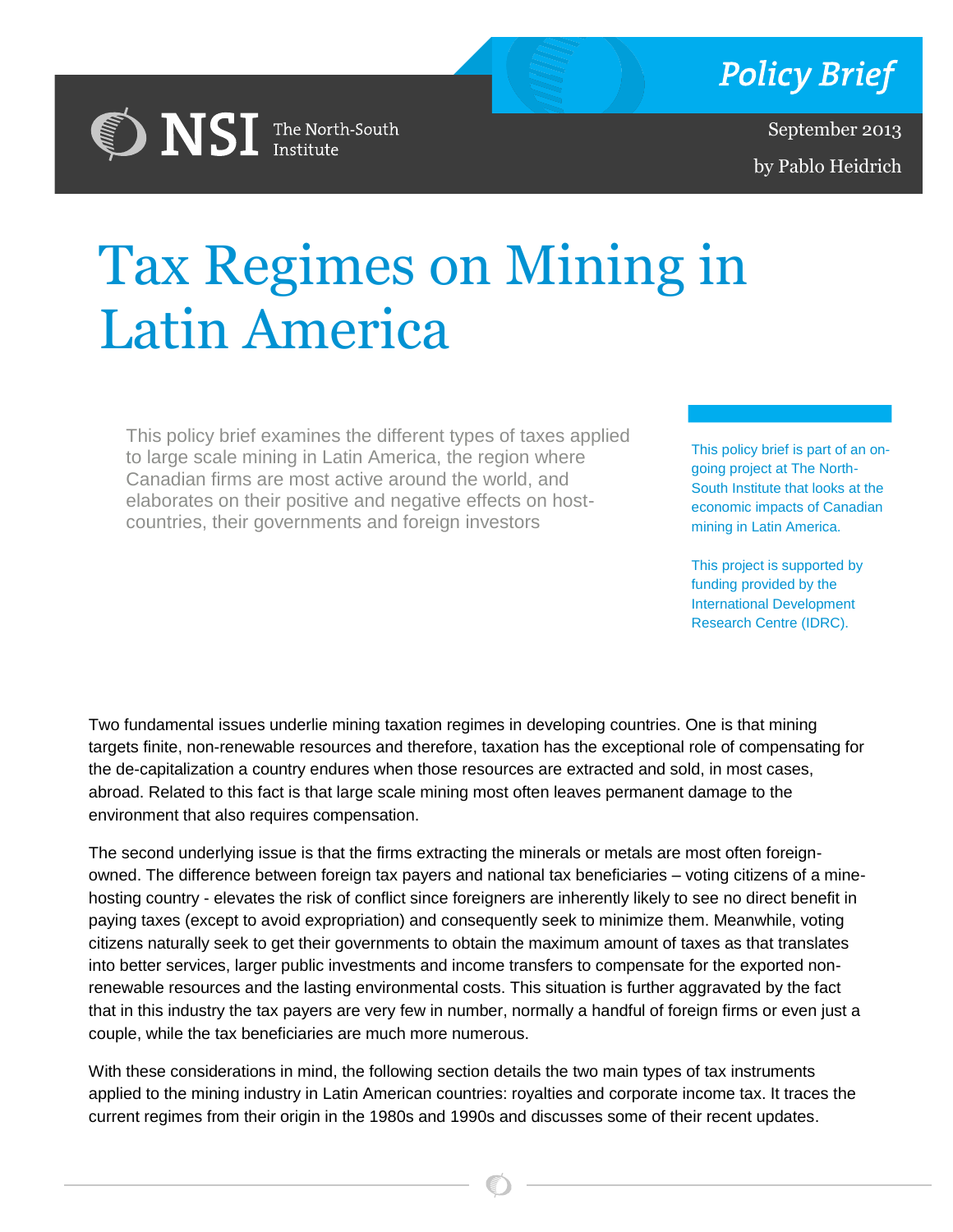### Royalties

Royalties are the most common type of tribute applied to the mining industry in Latin America and around the world. They are technically "rents" and not taxes, as their logic follows the notion of a firm paying a state (government) for the right to extract the non-renewable natural resources that the latter owns. Nonetheless, royalties have become the backbone of the tax regimes on mining from the point of view of revenue generation for host-countries around the world.

In most of Latin America, the rates at which royalties are applied to the mining industry were significantly lowered during the 1980s and 1990s with the establishment of new mining codes. In most countries, royalties went from 10-15% of revenues to 1-5% of revenues or even those same rates applied to just profits, with these calculated as the revenues minus all production costs, including capital and even freight in some cases.



Royalty Rates in Selected Latin American Countries (2013)

Source: Summarized by author based on national legislation.

The drastic reduction in rates was done during the peak of the Washington Consensus period, when governments held a widespread view that developing countries should reduce taxes on firms in order to attract foreign direct investment as the main way to develop economically. The specific advice of lowering mining royalties to these levels was provided by the World Bank (WB) and the International Monetary Fund (IMF), often as part of structural adjustment programmes that also included the rapid sale of state properties and firms, including significant assets in the extractive industries of Mexico, Peru, Brazil and Argentina.

When these policies were being implemented international mining prices were extremely depressed. Gold and silver were approximately US\$ 300 and US\$ 5 per ounce respectively during the 1990s, compared to US\$ 1,670 and US\$ 32 in 2012. Thus, mining was not expected to be a significant source of fiscal revenues but envisioned as an instrument to diversify types of foreign investment received and/or to attain more geographically balanced patterns of growth.

The persistence of low international mining prices during the 1990s also convinced Latin American countries that higher royalties would make many, if not most, mines in operation unprofitable and likely to close. This was because high rates in royalties can lead mining companies to only exploit the best veins, thus shortening the potential life of mining projects.

This shortened and often abrupt end of mining projects in turn increases instability in local economies, by first absorbing labour and capital for direct jobs and indirect business opportunities to open a mine during times of high international prices, to later dismissing those workers and producing widespread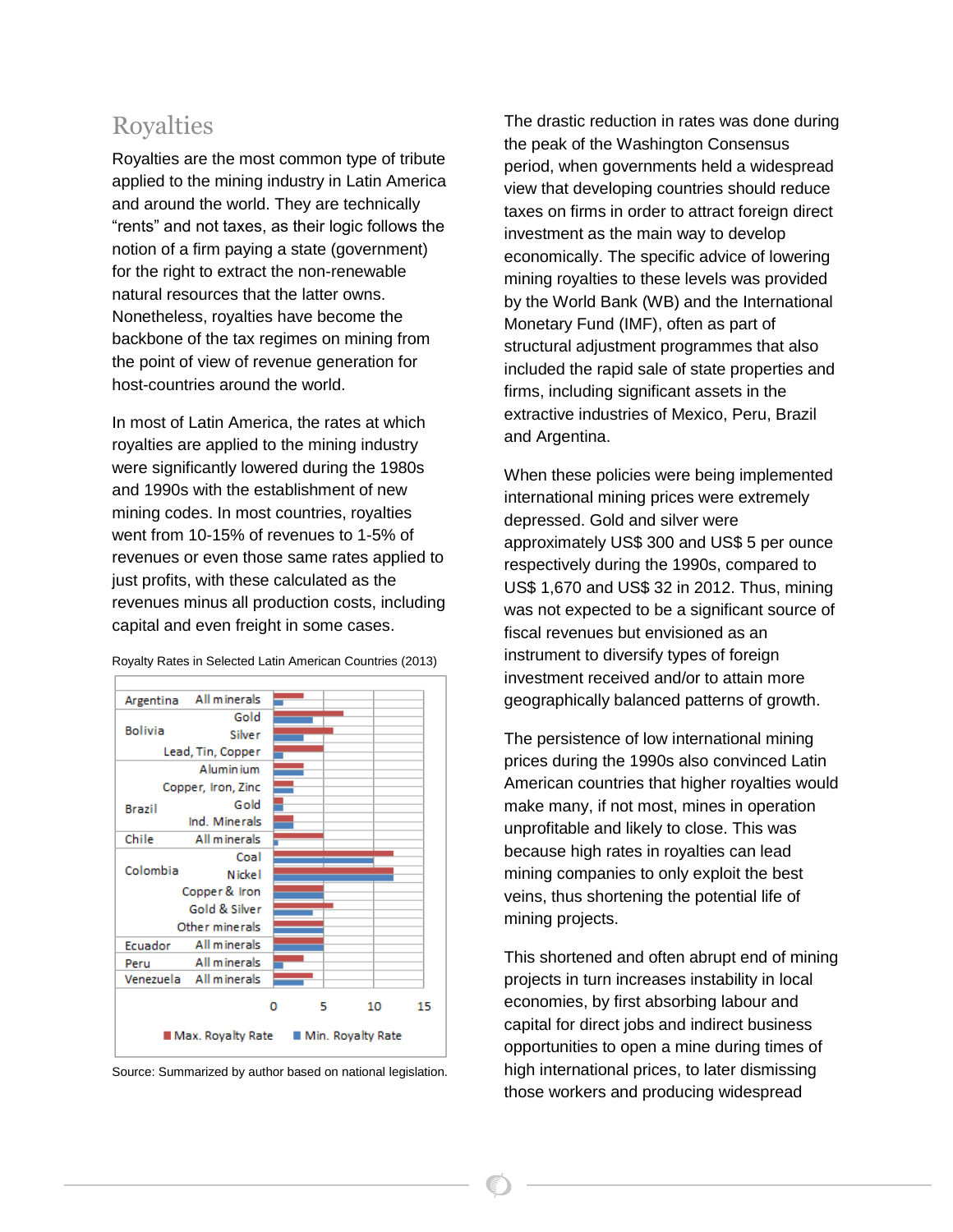bankruptcies in mine-related local businesses when international prices fall. On those grounds, leading mining nations such as Chile and Peru initially accepted the WB-IMF recommendation of only having royalties or other taxes on profits and not on revenues.



However, as mineral prices grew since 2003 by over 300%, large-scale mines became extremely profitable and foreign direct investment in Latin American mining grew exponentially. In the case of Canadian firms, they went from owning only 2 mines in the mid-1990s to 86 mines in 2012, with revenues growing from less than US\$100 million to US\$19 billion in 2012. However, tax revenues for the host countries where they operate have remained at much lower levels. The asymmetry between the gains for mining companies and those of governments is consistently observed as a source of conflict between local groups, national governments and multinational corporations.

A partial solution to this problem seems to be variable royalty rates, which are already employed to some extent (see chart detailing the minimum and maximum royalty rate for various minerals in Latin America). So far, this variation in rates has been insufficient to guarantee a proportional increase in state's

revenue in the increased profitability of mines when prices climb, as they have this last decade.

Regardless of their incomplete application, royalty rates also have other significant influences on natural resources-based development. If rates are fixed at a high level, there may be fewer mines in a given country or region, thus the aggregate environmental impacts will be reduced. As such, conservation circles support the application of higher royalty rates for nations where mining competes with other economic activities for land and water, or where it has particularly high environmental costs. In terms of the firm structure in the mining industry, royalties are a "regressive" tax in that larger scale, highly efficient (most often, foreign) firms can better afford to pay it than smaller scale (local or national) miners. Therefore, the higher the royalty rate, the more efficient and capital intensive a mine will have to be in order to be economical. As large foreign firms are the most technologically advanced they end up thriving in this climate at the expense of midsize local firms and artisanal miners. Evidence of this is already evident in Brazil, Colombia, Mexico and Peru, where mining production has become increasingly concentrated in the largest firms. Since 2008, the policy response to this phenomenon has been to apply different rates according to the scale of production.

An important fiscal consideration is that, compared to other revenues, royalties are much easier to collect as that can be assisted by on the ground or border inspections rather than supported by sophisticated financial audits to calculate the amounts to pay. For the same reason, they are less difficult to forecast because fewer factors are involved in their calculation compared to corporate income tax, for example. On these grounds, revenues

Source: UNCTAD Statistics [\(http://unctadstat.unctad.org/\)](http://unctadstat.unctad.org/) Price Year 2000 = 100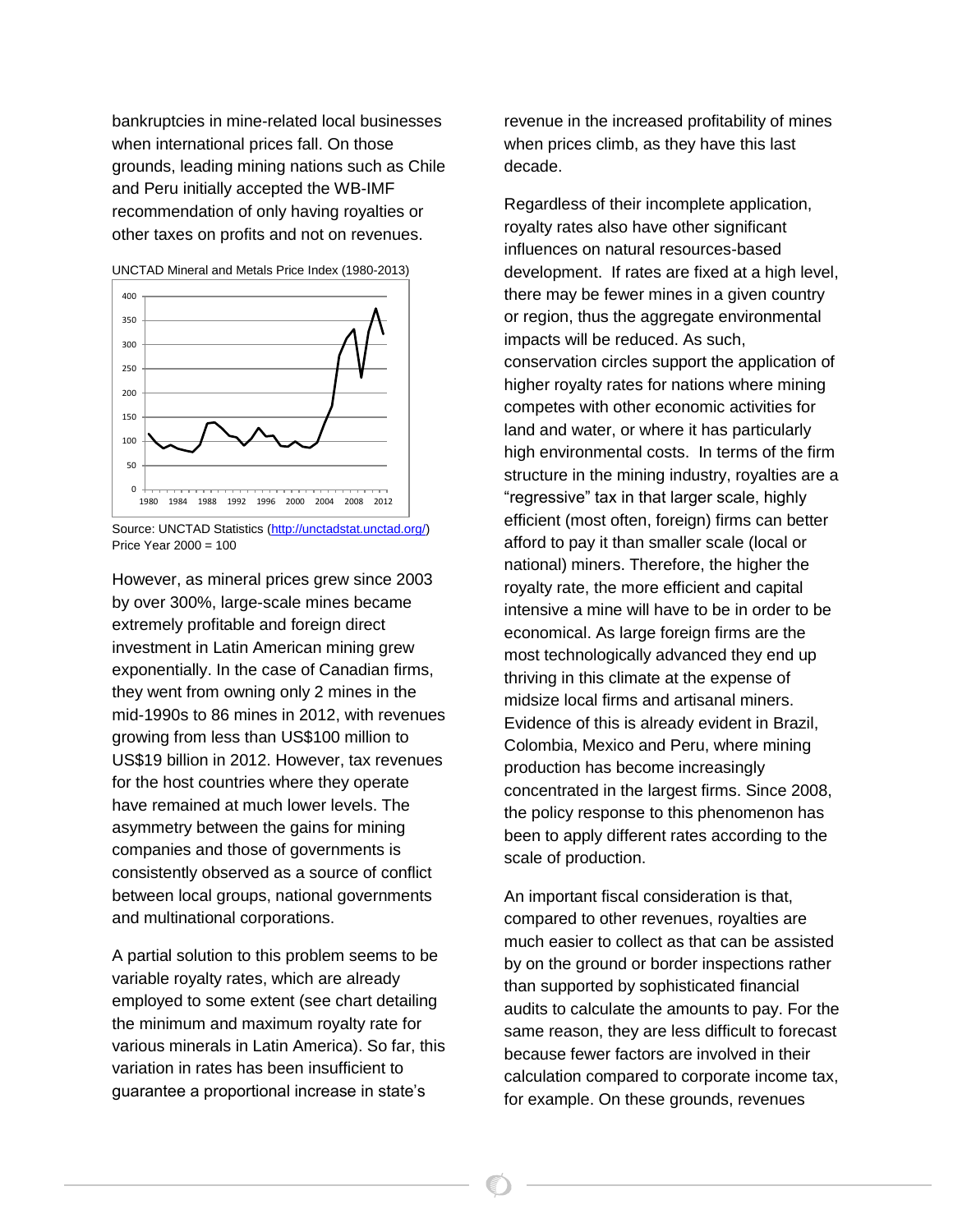from royalties are often recommended by the WB and the IMF to be earmarked for long term projects such as education funding or physical infrastructure. For the same reason, royalties have frequently been left for the smaller, less prepared bureaucracies of the subnational or provincial governments to collect. In that case, their direct territorial control can actually make them more effective than the national, but far-away placed tax agencies.

The following table summarizes the pros and cons of different royalty rates:

| Rate or<br>mode<br>for<br>royalties | <b>Positive effects</b>                                                                                                                                                                                               | <b>Negative effects</b>                                                                                                                                                                                                                          |
|-------------------------------------|-----------------------------------------------------------------------------------------------------------------------------------------------------------------------------------------------------------------------|--------------------------------------------------------------------------------------------------------------------------------------------------------------------------------------------------------------------------------------------------|
| High<br>rates                       | Guarantee a<br>significant income<br>for state over the<br>lifetime of a mine.<br>Royalties are<br>more difficult to<br>avoid or minimize<br>than corporate<br>income tax.<br>Collection is also<br>more transparent. | Can render mines<br>uneconomic when<br>prices collapse.<br>Pushes mining<br>companies to<br>exploit only most<br>profitable<br>deposits, thus<br>multiplying<br>projects instead of<br>thoroughly<br>working on a<br>smaller number of<br>mines. |
| Low<br>rates                        | Guarantee a flow<br>of income for<br>host-country even<br>when prices are<br>very volatile.                                                                                                                           | As royalty income<br>is too low, dividing<br>it between<br>national and local<br>authorities makes<br>resulting fractions<br>insignificant<br>amounts to invest<br>on local or<br>national<br>development.                                       |
| Variable<br>or on<br>profits        | Similar to<br>corporate income<br>tax, however<br>levied differently.<br>Can potentially<br>help to capture<br>windfall profits<br>when global price<br>spikes occur.                                                 | Just as corporate<br>income taxes,<br>very vulnerable to<br>tax avoidance or<br>cheating through<br>transfer pricing,<br>fake licencing,<br>etc.                                                                                                 |

# Corporate Income Tax

Mining, as any other part of the economy, is subjected in Latin America to corporate income taxes (CIT). This tax seeks to capture for the state a percentage of the profits (named income here) that firms make from their commercial activities. The CIT is calculated on the surplus that comes from subtracting all operational costs plus the depreciation of assets involved in production from the revenues obtained in a given period of time. On the advice of the WB and IMF to developing nations, CIT has long been the preferred mechanism to collect revenues from natural resources, being originally envisioned to bring the bulk of the revenue from mining (in fact, royalties might have been more important in the 2000s in Latin America). The argument for preferring CIT is that, unlike royalties, it does not "discriminate" against extractive industries over other industries. Besides, CIT is also progressive in the sense that larger, more profitable firms pay more than smaller firms which are most often less profitable. In most countries in Latin America, CIT is applied at rates that vary from 18.5% in the case of Chile to over 30% in Argentina, Brazil and most other countries.

In comparison with royalties, CIT has the fiscal advantage that as the profits of a mining company increases, due to for example growing international prices, so does the take the government receives through this tax. The downside is that CIT is very pro-cyclical, meaning that as international prices fluctuate, the monies received from mining by a state follow that same trend because the profits of the mining firms shrink or grow accordingly. This is a significant problem since government expenditures are needed more in times of economic downturns than when going through economic booms. Therefore, developing countries which are fiscally dependent on the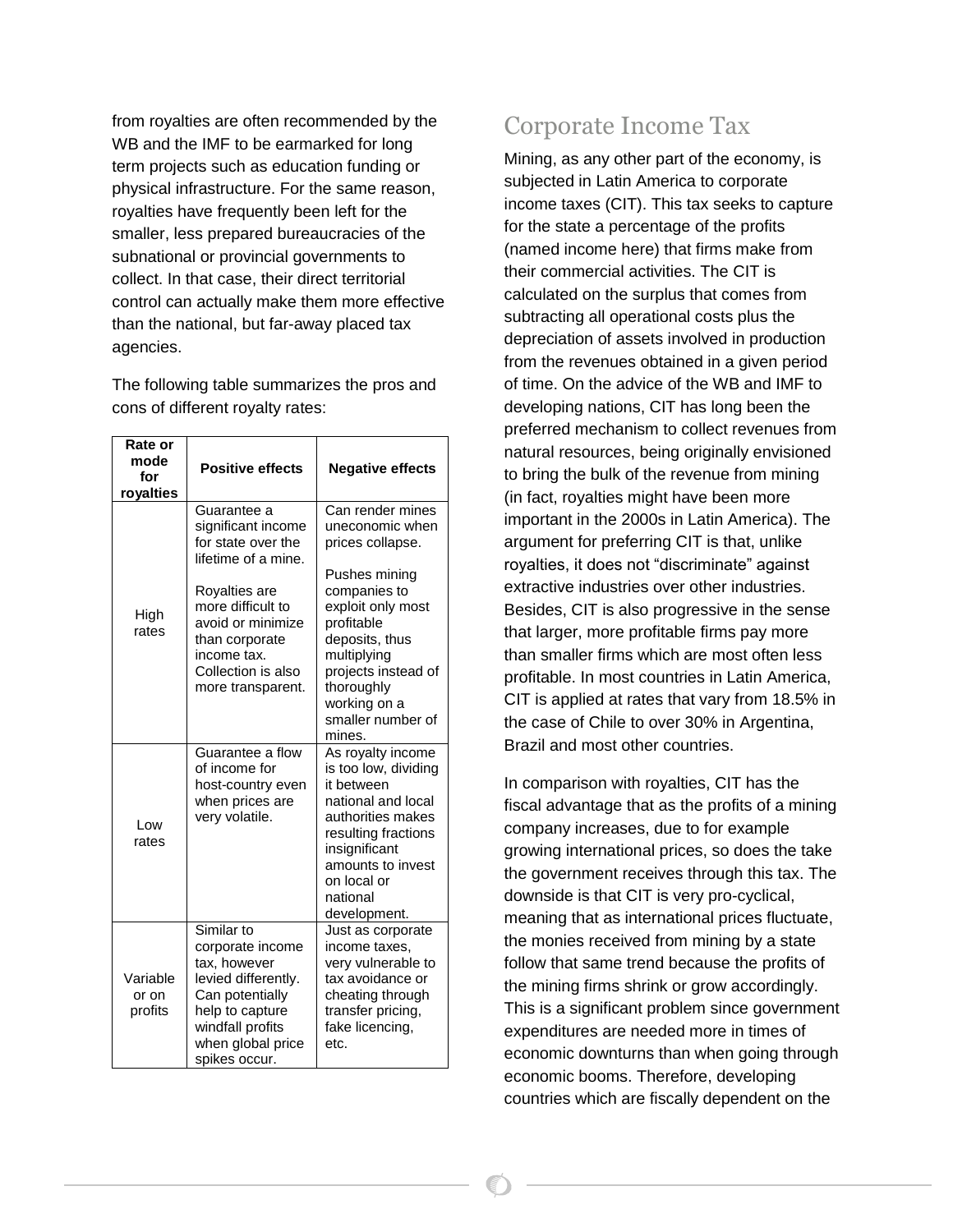mining industry need to have mechanisms to save revenues, guarding for the cyclical nature of their governments' incomes.

Reversing this logic, countries without adequate institutions to save income from boom periods to be used in crises times, increase their vulnerability to international price changes when implementing tax systems for mining based around CIT without a strong component of royalties. For that same reason, CIT is not a suitable source of revenue when earmarked for long-term developmental goal, such as infrastructure provision, industrialization or education.

Another well-known weakness of CIT is that it is much harder for developing countries to collect, compared to royalties or most other types of taxes (such as property or personal income), since its subject tends to be large multinational firms which can afford sophisticated legal and accounting services that reduce their tax burden by exaggerating costs and artificially reducing taxable profits. Besides that, CIT is also vulnerable to tax evasion through the use of transfer pricing, off-shore subsidiaries and fake licencing.

Tax regimes for mining in Latin America also include, at the suggestion of international development agencies, a series of credits that can be used to reduce what is to be paid for CIT. These are depreciation credits to account for the value of the reserves extracted, and the machinery and buildings used in the process of extraction and refining.

The amount of credit offered for depreciation varies from country to country, with most of them allowing for systematic reductions in taxable profits for 4 to 10 years, and permitting reductions of taxes from 30% up to the full amount. In addition to that, the import duty paid on machinery and production inputs is deductible against CIT as well. Considering that modern large-scale mining is a capital intensive industry with substantial investments in imported machinery and spare parts, this deduction can be fiscally onerous, too.

| Country         | Rate  | Deductions allowed for                          |                 |  |
|-----------------|-------|-------------------------------------------------|-----------------|--|
|                 |       | Depreciation of ores.<br>buildings & machinery  | Import<br>taxes |  |
| Argentina 35.00 |       | applicable to tax paid for<br>first 5 years     | ves             |  |
| <b>Brazil</b>   | 34.00 | applicable up to 30% of<br>all taxes paid       | yes             |  |
| Chile           | 18.50 | allowed over life of mine,<br>no limit of tax % | yes             |  |
| Colombia 33.00  |       | applicable to tax paid in<br>following 5 years  | yes             |  |
| Mexico          | 30.00 | applicable to tax paid in<br>following 10 years | ves             |  |
| Peru            | 30.00 | applicable to tax paid in<br>4 years up to 50%  | ves             |  |

Source: Elaborated by author based on PWC Corporate Income Taxes, Royalties and Other Taxes (2012).

The substantive political complication brought along by these credits is that companies can recover their investment before governments can start receiving any substantial tax income from the CIT. The governments faced due to this scheme very high political cost of allowing often controversial mines to start and operate for several years before seeing any direct tax income from these projects. This political cost is aggravated by stimulating the import of machinery and inputs with tax credits instead of fostering the creation of linkages with local industries to support those investments.

The aggregate fiscal effect of the above is that while the nominal rate for CIT for a 20-yearlong mining project is usually between 18.5% and 35% of all the profits obtained, the effective paid rate is only 10% to 15%. These credit clauses were envisioned in the 1990s to incentivize the installation of expensive cutting-edge technology as a way to modernize that industry. Their application, however, in a context of high international prices in the 2000s has meant that companies get most of these tax discounts for mining